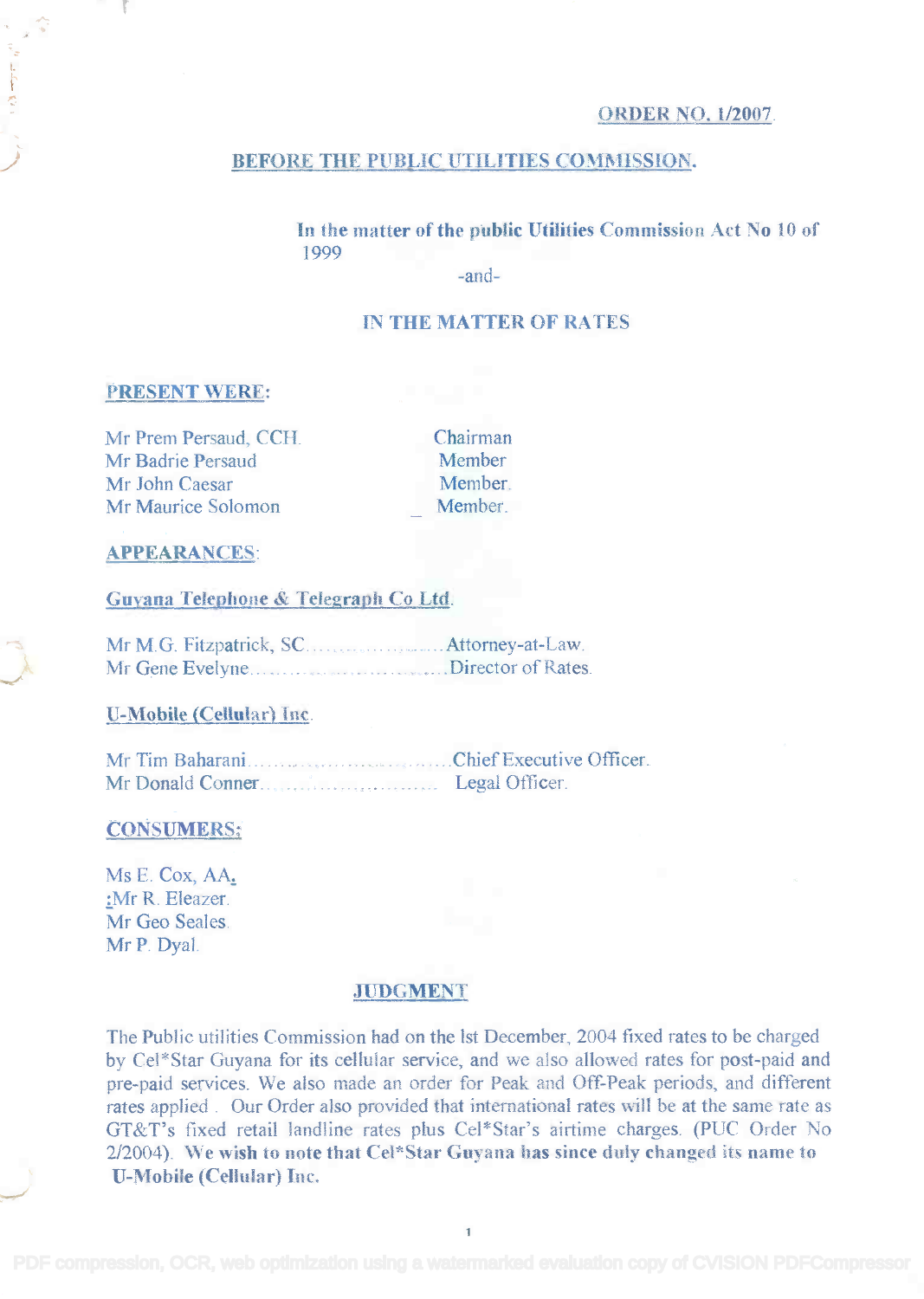On the  $29<sup>th</sup>$  March 2001 we had fixed rates for GT&T's cellular services, prepaid cards and other services. The rates we applied were with respect to four plans, A, B, C and D. and other services. The rates we applied were with respect to four plans, A, B, C and D. We had also set rates for peak and off peak periods. **(PUC Order No1 /2001).** 

As times progressed we noted that both Utility Companies have had voluminous As times progressed we noted that both Utility Companies have had voluminous increases in consumer participation in their respective services, and because of the increases in consumer participation in their respective services, and because of the different and divergent services which each has provided and will provide in the future, different and divergent services which each has provided and will provide in the future, we expect competition between them, and we are supporting such competition which will accrue to the advantage of the consumers. accrue to the advantage of the consumers.

We have carefully studied the market and are of the belief that we must fix rates with We have carefully studied the market and are of the belief that we must fix rates with which the companies can live, and at the same time give each a free hand to determine which the companies can live, and at the same time give each a free hand to determine the best options for the consumer. the best options for the consumer.

Under the provisions of Section 24 of the Public Utilities commission Act, No. 10 of Under the provisions of Section 24 of the Public Utilities commission Act, No. 10 of 1999, we initiated and conducted an investigation in this matter and canvassed the views 1999, we initiated and conducted an investigation in this matter and canvassed the views of the Utility Companies, the Consumer groups and members of the public. The Utility companies welcomed the idea and felt that floor and ceiling rates should be fixed by the companies welcomed the idea and felt that floor and ceiling rates should be fixed by the Commission. It means, in effect, that once floor and ceiling rates are fixed neither utility Commission. It means, in effect, that once floor and ceiling rates are fixed neither utility may charge rates below the floor level or above the ceiling rate. It means also that each may charge rates below the floor level or above the ceiling rate. It means also that each company will be free to charge what it wants within the specified price range. company will be free to charge what it wants within the specified price range.

One of the Consumers Associations vehemently protested any move by the Commission One of the Consumers Associations vehemently protested any move by the Commission to set rates, and opined that the establishment of a minimum rate is an anti-competition to set rates, and opined that the establishment of a minimum rate is an anti-competition practice which will militate against the interests of consumers "in that rates fall with practice which will militate against the interests of consumers "in that rates fall with competition and in addition to U- Mobile (Cellular) Inc there are other competitors in the competition and in addition to U-Moblle (Cellular) lnc there are other competitors in the offing." offing."

The Commission is a statutory body functioning within the parameters of legislation The Commission is a statutory body functioning within the parameters of legislation passed by the Parliament. We pointed out that by virtue of Section 32(2) of the Public passed by the Parliament. We pointed out that by virtue of Section 32(2) of the Public Utilities Commission Act the Commission shall have regard to consumer interest and Utilities Commission Act the Commission shall have regard to consumer interest and investor interest, the provision of safe and adequate service at reasonable costs, and to investor interest, the provision of safe and adequate service at reasonable costs, and to ensuring the financial integrity of the enterprises. ensuring the financial integrity of the enterprises.

If ceiling and floor rates are set for the mobile sector we will have to ensure that GT&T If ceiling and floor rates are set for the mobile sector we will have to ensure that GT&T have full separate accounting for its mobile service and that there is no cross-have full separate accounting for its mobile service and that there is no crosssubsidization from or to its landline operations. The international business should be accounted for in the books of the landline operations as these are services in which GT&T enjoys a monopoly. We will also consider the quality of services provided by the GT&T enjoys a monopoly. We will also consider the quality of services provided by the mobile operators. Would consumers be interested to pay a low price for poor services? mobile operators. Would consumers be interested to pay a low price for poor services?

If a floor is not set the companies may seek to reduce tariffs to a point where it may not If a floor is not set the companies may seek to reduce tariffs to a point where it may not be economically viable. They may be tempted to gain market share and reduce prices to be economically viable. They may be tempted to gain market share and reduce prices to shut out any competitor and then seek to increase the rates to consumers when there will shut out any competitor and then seek to increase the rates to consumers when there will be no competition. The Commission cannot lose sight of the fact that GT&T is also the be no competition. The Commission cannot lose sight of the fact that GT&T is also the

 $\sim$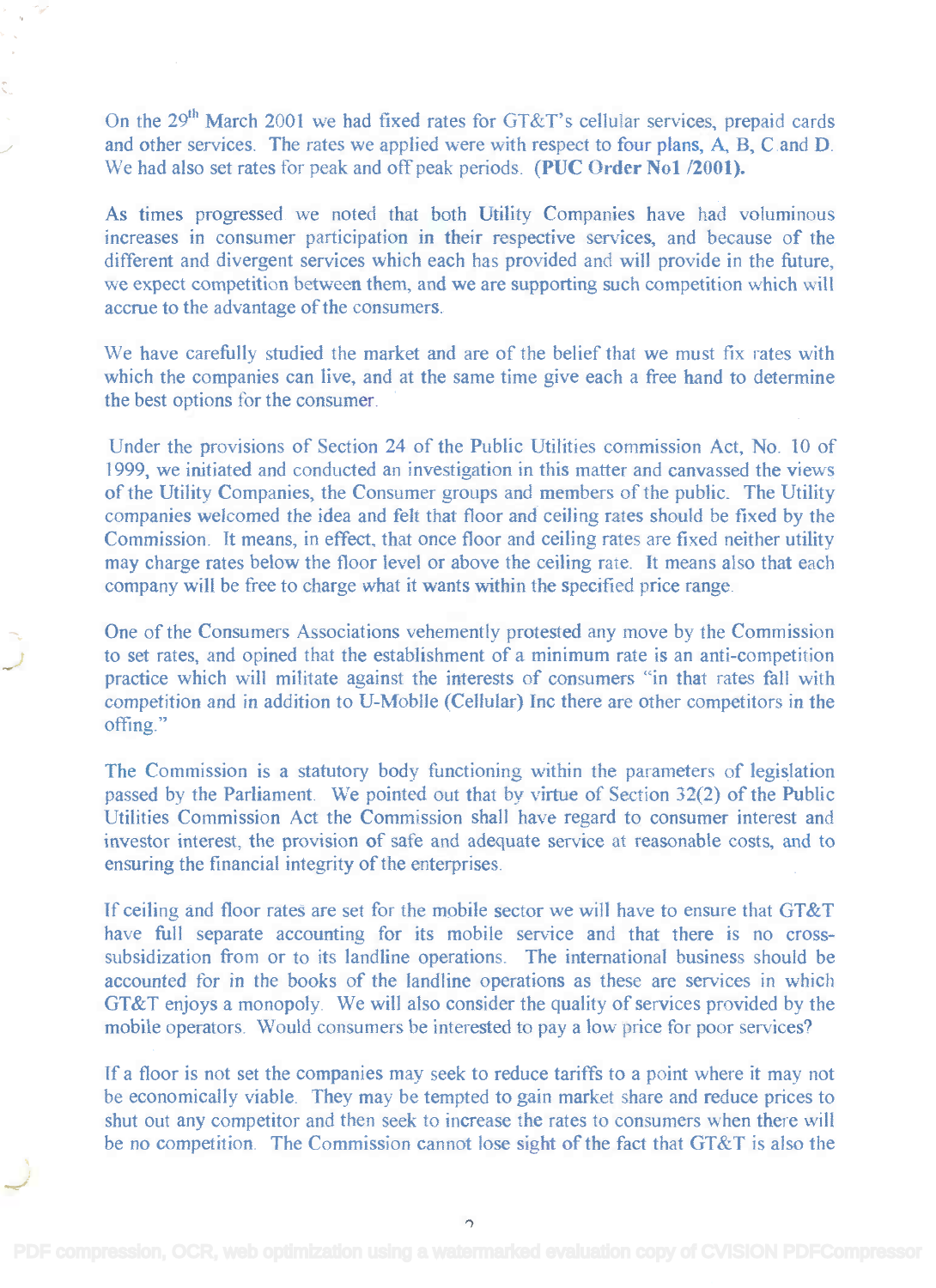be no competition. The Commission cannot lose sight of the fact that GT&T is also the be no competition. The Commission cannot lose sight of the fact that GT&T is also the incumbent landline operator carrying on business as a monopoly. They own essential incumbent landline operator carrying on business as a monopoly. They own essential facilities that were built and paid for under a guaranteed rate-of-return regulation. facilities that were built and paid for under a guaranteed rate-of-return regulation.

We have taken into consideration all we have heard and after mature deliberation decided We have taken into consideration all we have heard and after mature deliberation decided to fix floor and ceiling rates for the cellular service within which the utilities will operate. In Orders Nos 2/2004 and 1/2001 (heretofore referred to in the first and second paragraphs), in fixing rates for post-paid services we allowed 5 packages  $A - E$  for Cel\*Star and four plans  $A - D$  for GT&T. We had also fixed rates for the prepaid services for both utilities. It will be of interest to note that Cel\*Star's rates virtually services for both utilities. It will be of interest to note that Cel\*Star's rates virtually mirrored the rates of GT&T. Indeed when Cel\*Star applied for rates their request was for mirrored the rates ofGT&T. Indeed when CeI\*Star applied for rates their request was for the rates to be similar to GT&T's since they said they will compete with GT&T not on rates but on quality of service. We had also fixed rates for Peak and Off-Peak periods. rates but on quality of service. We had also fixed rates for Peak and Off-Peak periods. An examination of the rates set out in the various plans and packages offered by GT&T An examination of the rates set out in the various plans and packages offered by GT&T and Cel\*Star shows the following: and Cel\*Star shows the foJlowing:

For GT&T: Post-paid: The lowest rate is \$17.00 (plan D) and the highest \$32.00 (plan A) for the Peak hours: And for the Off-Peak hours the rates are between \$14.00 (Plan D) A) for the Peak hours: And for the Off-Peak hours the rates are between \$14.00 (plan D) and \$27.00 (Plan A): The Pre-Paid rates are between \$29.00 and \$37.00 per minute. and \$27.00 (Plan A): The Pre-Paid rates are between \$29.00 and \$37.00 per minute. There is also an airtime charge for a call from a fixed line to a mobile cellular customer at There is also an airtime charge for a call from a fixed line to a mobile cellular customer at a flat rate of \$10.00 per minute regardless of time of day. a flat rate of \$10.00 per minute regardless of time of day.

For U-Mobile (Inc). Post-paid rates effectively vary between \$15.00 (package E) and \$38.00 (package B). And the Off-Peak rates vary between \$22.00 package C) and \$30.00 \$38.00 (package B). And the Off-Peak rates vary between \$22.00 package C) and \$30.00 (package B). The pre-paid rates are set out in three separate voucher values of \$40.00, (package B). The pre-paid rates are set out in three separate voucher values of \$40.00, \$38.00), and \$36.00 per minute. When we strike an average it comes out to \$38.00 per minute. minute.

We have requested further information from one of the Utility Companies which We have requested further information from one of the Utility Companies which unfortunately were not submitted. This information was central for a determination of fixing the rates consistent with our responsibility to the Utilities and the Consumers. In the circumstances we are left with no alternative but to fix the rates on the information the circumstances we are left with no alternative but to fix the rates on the information available to us within our data base. The information, when submitted, will be reviewed, available to us within our data base. The information, when submitted, will be reviewed, and if in the considered opinion of the Commission any adjustments are required, we and if in the considered opinion of the Commission any adjustments are required, we shall certainly review our Order to accommodate this.

We take into consideration the existing rates and accordingly fix the following rates We take into consideration the existing rates and accordingly fix the following rates for both ceiling and floor as follows hereunder, considering them reasonable and just. As will be observed the Commission had fixed post and pre-paid, and peak and just. As will be observed the Commission had fixed post and pre-paid, and peak and off -peak rates. The ceiling and floor rates we now fix will take into account all those off-peak rates. The ceiling and floor rates we now fix will take into account all those previous varying rates, and it is left to the utilities to set their charges within these previous varying rates, and it is left to the utilities to set their charges within these specific ranges. For the purpose of clarification the peak periods are between 6 am specific ranges. For the purpose of clarification the peak periods are between 6 am and 6 pm Mondays to Fridays, and the off-peak hours are from 6pm to 6am and 6 pm Mondays to Fridays, and the ofT-peak hours are from 6pm to 6am Mondays to Fridays, and all day Saturdays, Sundays, and public holidays. These Mondays to Fridays, and all day Saturdays, Sundays, and public holidays. These periods shall remain. periods shall remain.